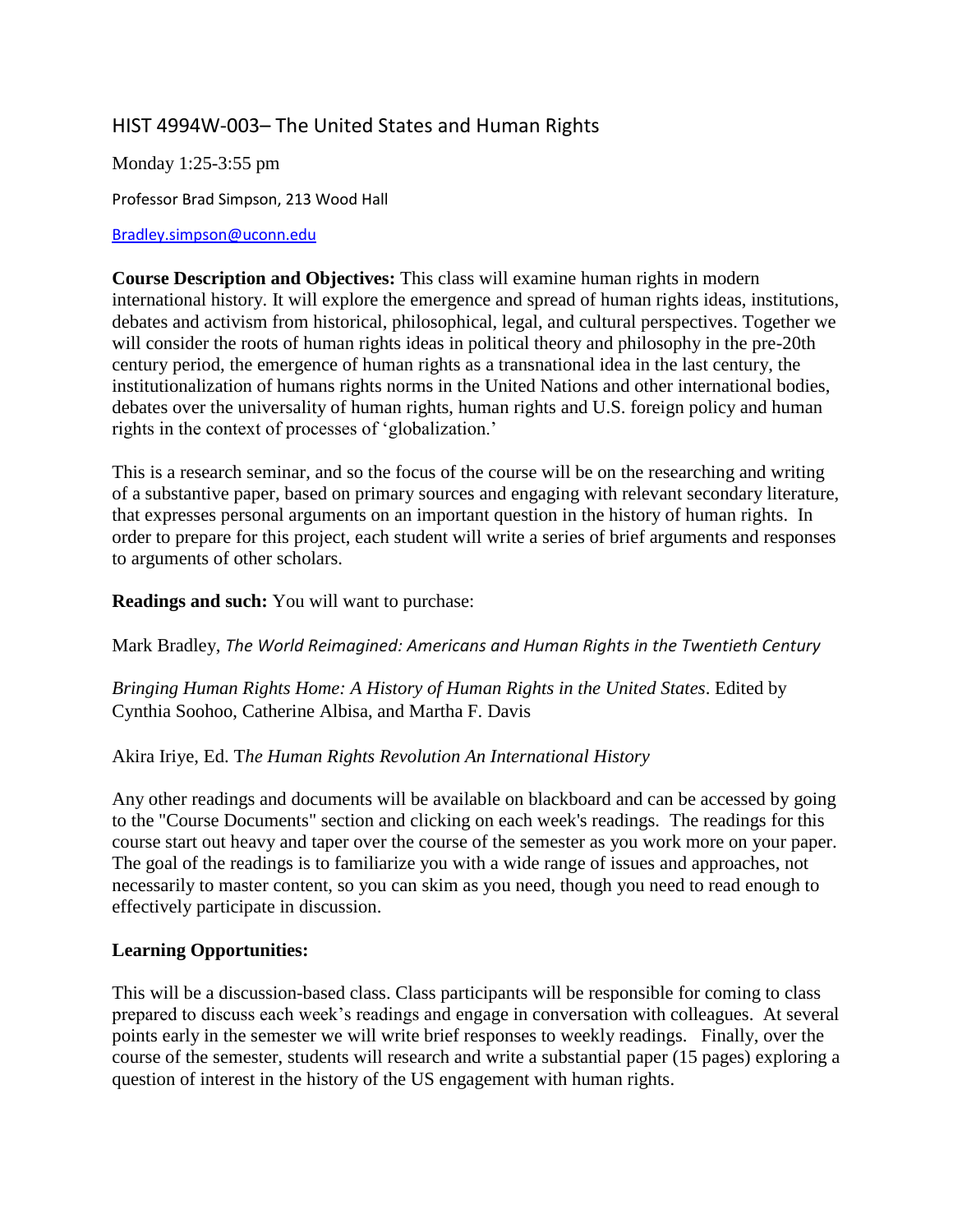**Class Project:** You need to begin conceptualizing and researching your paper at the start of the semester in order to bring it to successful fruition by the end. I have provided a few examples of accessible materials you may want to consult in your research on the project page. I also encourage you to consult with me or with a research librarian about specific sources on your topic. The key is to get out and start digging early in the quarter.

Writing: Full requirements for the final paper will be detailed soon. Here I will simply suggest that you work steadily throughout the semester on committing your thoughts to writing. Your paper is the centerpiece of this course and it is expected to be a polished piece of work, so please DO NOT leave it to the last minute!

## **Evaluation:**

The final grade will assess students' ability--as reflected in written and oral work--to draw and defend historical conclusions, to think historically, and to apply that thinking to the issues raised in the course, as well as to their own writing. This will break down roughly along these lines:

Short essays (including preliminary paper steps): 25%

Class participation: 25%

Class project (Rough and Final Drafts): 50%

**SCHEDULE** 

#### Week 1 January 23 Course introduction –

#### **What are Human Rights? Where do they come from? Why do people abuse them?**

Mark Bradley, *The World Reimagined*, Introduction and Ch. 1

John Sheestack, "Philosophical Foundations of Human Rights" (Blackboard)

Mitchell, "Economic and Political Explanations of Human Rights Abuses" (Blackboard)

Blanton, Shannon Lindsey. "Instruments of Security or Tools of Repression? Arms Imports and Human Rights Conditions in Developing Countries." *Journal of Peace Research* 36, no. 2 (March 1, 1999): 233–44. (Blackboard)

#### Week 2 Jan 30 Human Rights as History

RESEARCH AT THE DODD CENTER – meet at Dodd Center

Kenneth Cmiel, "The Recent History of Human Rights," *The American Historical Review* 109, no. 1 (February 2004), 117-135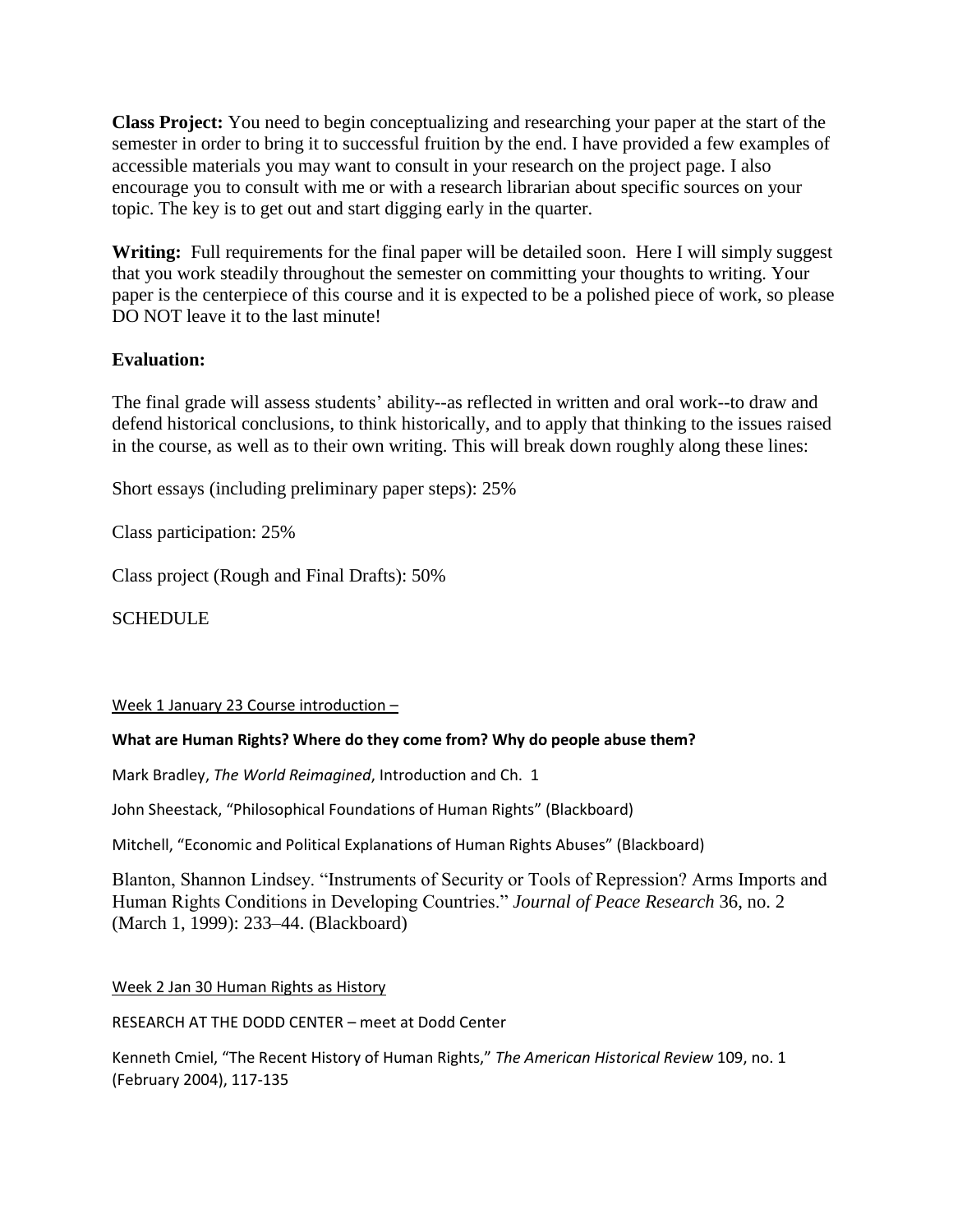Brad Simpson "Bringing the Non-State Back in: Human Rights and Terrorism since 1945," in Michael Hogan and Frank Costigliola, eds., *America in the World: the Historiography of American Foreign Relations since 1945* (Revised Edition, Cambridge University Press: New York, 2014).

### Week 3 Feb  $6$  – – Ideas, Origins and the United Nations

Bradley, *The World Reimagined*, Chapter 2-4

Akira Iriye, Ed. T*he Human Rights Revolution An International History*, Ch. 2-5, 15

Carol Anderson, "From Hope to Disillusion: African Americans, The United Nations and the Struggle for Human Rights, 1944-1947," *Diplomatic History*, Vol. 20, no. 4 (fall 1996): 531-563.

## Week 4 Feb 13 Human Rights and Decolonization

Akira Iriye, Ed. T*he Human Rights Revolution An International History, Ch. 8*

Bradley, *The World, Reimagined,* Chapter 4

Brad Simpson, ["Self-Determination, Human Rights, and the End of Empire in the 1970s,"](https://www.academia.edu/5430523/Self-Determination_Human_Rights_and_the_End_of_Empire_in_the_1970s_Humanity_An_International_Journal_of_Human_Rights_Humanitarianism_and_Development_Volume_4_Number_2_Summer_2013_pp._239-260)  [Humanity: An International Journal of Human Rights, Humanitarianism, and Development,](https://www.academia.edu/5430523/Self-Determination_Human_Rights_and_the_End_of_Empire_in_the_1970s_Humanity_An_International_Journal_of_Human_Rights_Humanitarianism_and_Development_Volume_4_Number_2_Summer_2013_pp._239-260)  [Volume 4, Number 2, Summer 2013, pp. 239-260.](https://www.academia.edu/5430523/Self-Determination_Human_Rights_and_the_End_of_Empire_in_the_1970s_Humanity_An_International_Journal_of_Human_Rights_Humanitarianism_and_Development_Volume_4_Number_2_Summer_2013_pp._239-260)

<http://hhr.hypotheses.org/121> - please read the review by Jan Eckel and the two responses by Fabien Klose and Roland Burke at this site.

Simpson, Brad. "The United States and the Curious History of Self-Determination." *Diplomatic History* 36, no. 4 (2012): 675–694.

#### Week 5 – Feb 20 – Human Rights and Anti-Apartheid Activism – A Case Study

Derek Catsam, "Marching in the 'Dark City': Bus Boycotts in South Africa in the 1940s and the Limits and Promise of Comparative History," *Safundi: The Journal of South African and American Studies* 8:3 (2007): 315;

David Hostetter, "'An International Alliance of People of All Nations Against Racism': Nonviolence and Solidarity in the Antiapartheid Activism of the American Committee on Africa, 1952–1961," *Peace & Change* 32:2 (April, 2007): 134-152;

Ryan Irwin, "Apartheid on Trial: South West Africa and the International Court of Justice, 1960–66," *The International History Review* 32:4 (2010): 619;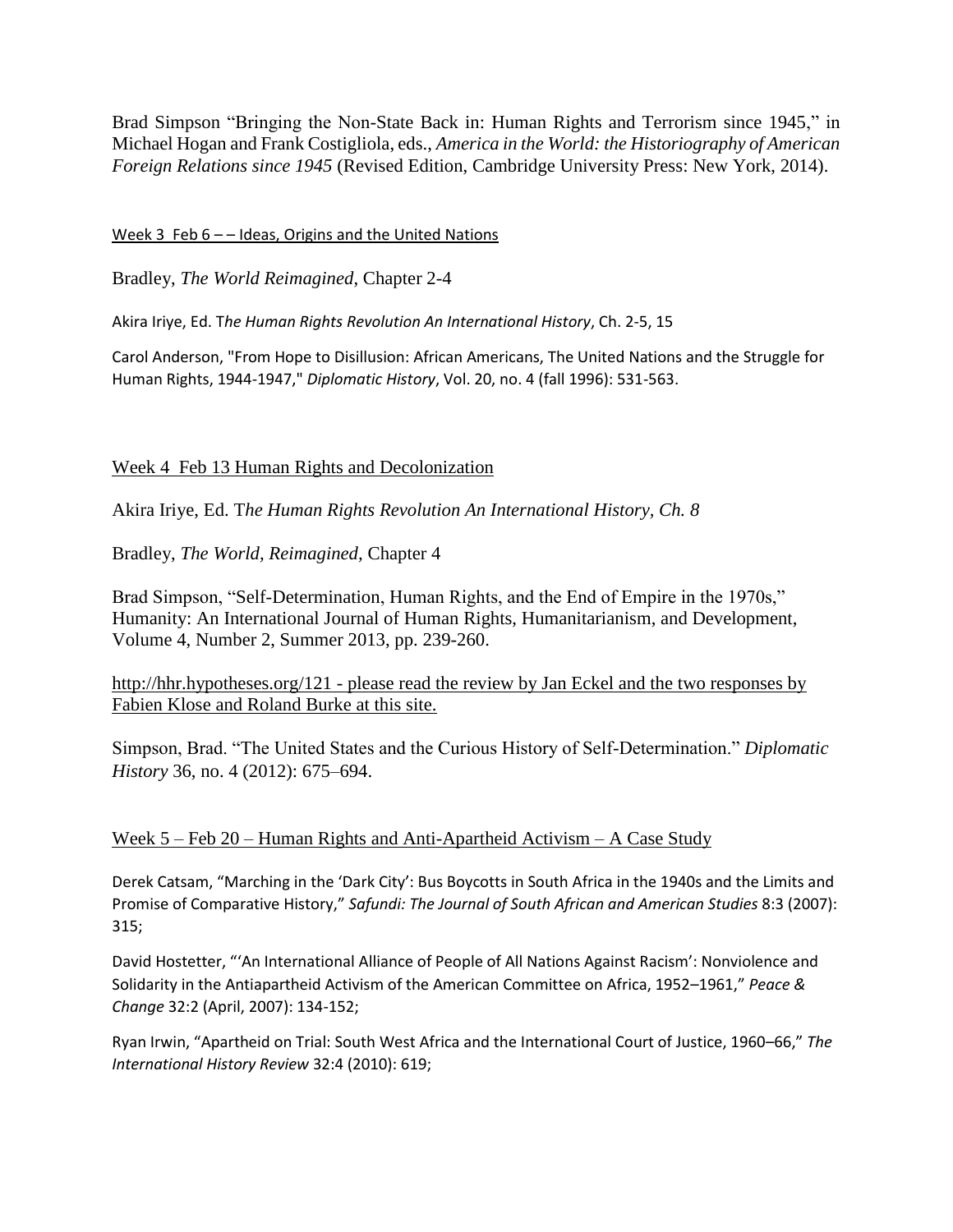Simon Stevens, "'From the Viewpoint of a Southern Governor': The Carter Administration and Apartheid, 1977-1981," *Diplomatic History*, forthcoming

Week 6 Feb 27 – NGOs and Human Rights

Tom Buchanan, "'The Truth Will Set You Free': The Making of Amnesty International," *Journal of Contemporary History* 37, no. 4 (October 1, 2002): 575-597

Barbara Keys, "Anti-Torture Politics: Amnesty International, the Greek Junta, and the Origins of the Human Rights Movement in the United States, 1967-1970," in *Human Rights in the Twentieth Century: An International History*, eds. Petra Goedde, William Hitchcock, and Akira Iriye (New York: Oxford University Press, 2011)

Carl Bon Tempo, "From the Center-Right: Freedom House and Human Rights in the 1970s and 1980s," in Akira Iriye, Petra Goedde and William I. Hitchcock, Eds., The Human Rights Revolution: An International History (New York: Oxford UP, 2011)

Kenneth Cmiel, "The Emergence of Human Rights Politics in the United States," *The Journal of American History* 86, no. 3 (December 1, 1999): 1231-1250

## Week 7 March 6 Human Rights in the 1970s, part I

Mark Bradley, *The World Reimagined*, Chapter 5-6

D. F. Schmitz and V. Walker, 'Jimmy Carter and the Foreign Policy of Human Rights: The Development of a Post-Cold War Foreign Policy1, *Diplomatic History,* xxviii (2004), 113-43;

Barbara Keys, "Congress, Kissinger, and the Origins of Human Rights Diplomacy," *Diplomatic History* 34, no. 5 (November 1, 2010): 823-851

Week 8 March 13 – Human Rights Politics in the 1970s and 1980s

[Kathryn Sikkink,](http://www.amazon.com/exec/obidos/search-handle-url/index=books&field-author=Kathryn%20Sikkink/103-6953712-7231008) *Mixed Signals, 106-180*

Mark Bradley, *The World Reimagined*, Chapter 7-8

Week 9 March 27 – Gender and Human Rights